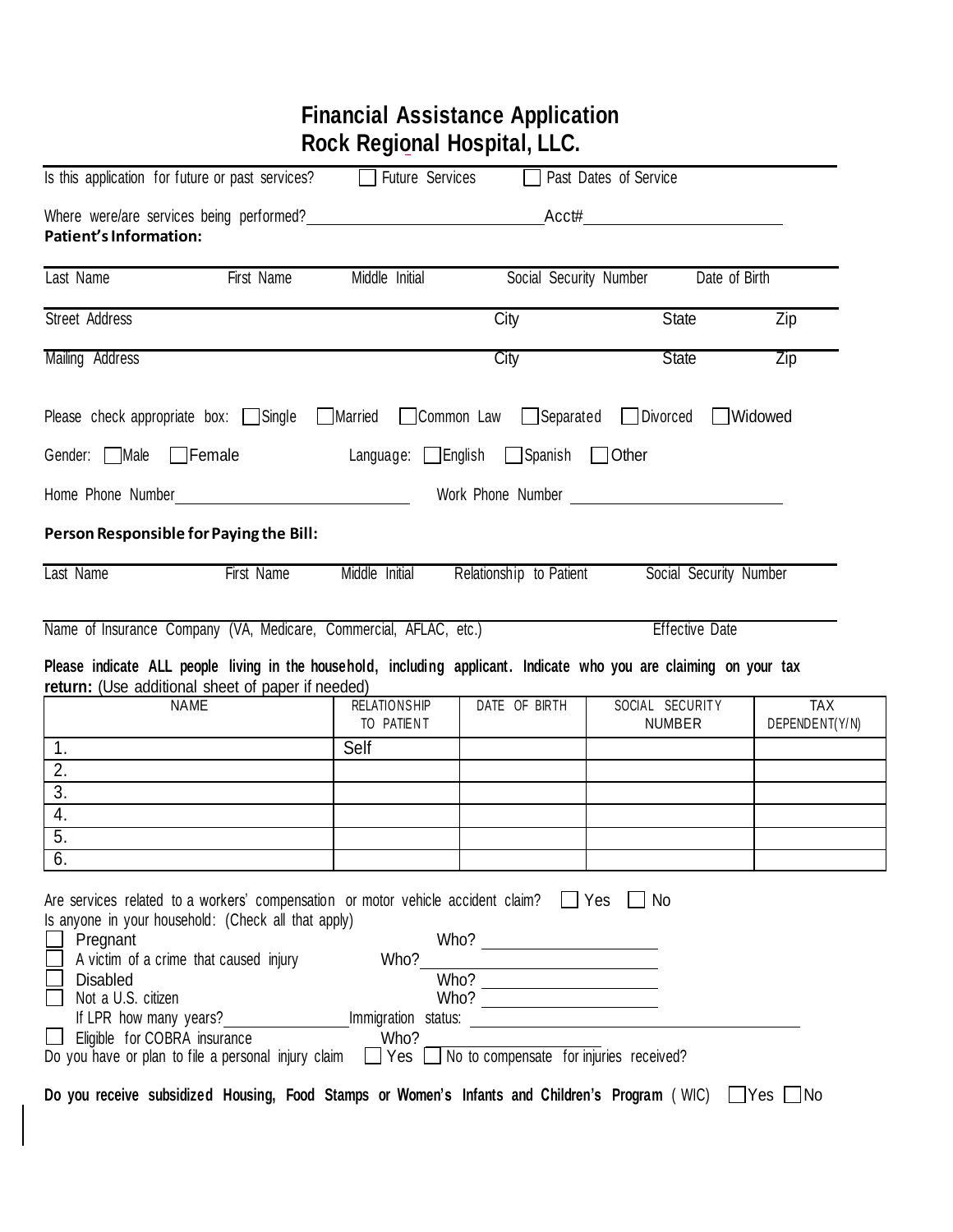## **MonthlyHousehold Income Information:**

|                                                 | <b>Patient</b> | Spouse/Co-Applicant |
|-------------------------------------------------|----------------|---------------------|
| Gross Income (before deductions)                |                |                     |
| Self Employment Income                          |                |                     |
| Unemployment                                    |                |                     |
| Social Security/SSI (please specify):           |                |                     |
| Retirement (Pension, Annuity)                   |                |                     |
| Alimony or Child Support                        |                |                     |
| Interest and Dividends from Investment Accounts |                |                     |
| Real Estate Rental Income                       |                |                     |
| Other Income                                    |                |                     |
| <b>Total Income</b>                             |                |                     |
|                                                 |                |                     |

# **Total Household Income**

### **MonthlyHousehold Expense Information:**

|                  | <b>Total</b> |                       | <b>T</b> otal |
|------------------|--------------|-----------------------|---------------|
| Mortgage/Rent    |              | Groceries             |               |
| Electricity      |              | Car Payment (s)       |               |
| Household Gas    |              | Day Care              |               |
| Water/Sewer      |              | Child Support/Alimony |               |
| Phone/Cell Phone |              | Student Loans         |               |
| Cable/Internet   |              | Medical Expenses      |               |
|                  |              |                       |               |

**Total Household Expense**

|  |  |  | The applicant will supply the following information in order for the application to be processed: |
|--|--|--|---------------------------------------------------------------------------------------------------|
|  |  |  |                                                                                                   |
|  |  |  |                                                                                                   |
|  |  |  |                                                                                                   |

- ➢ Demographic information detailing the household makeup and the earnings of employed members of the household.
- ➢ Monthly budget showing expenditures for the household.
- $\geq$  2 months of pay stubs for any employed household members.
- ➢ Latest Federal Income Tax return.
- ➢ Latest State Income Tax Return.
- ➢ Latest bank statements.
- ➢ Letters from federal or state agencies of participation in assistance program.
- ➢ Documentation of outstanding medical bills for the patient, and/or family that could qualify the patient.
- $\triangleright$  Any other information deemed necessary to determine income and eligibility.

If you have no monthly income, please attach an explanation of how you are meeting your monthly living expenses.